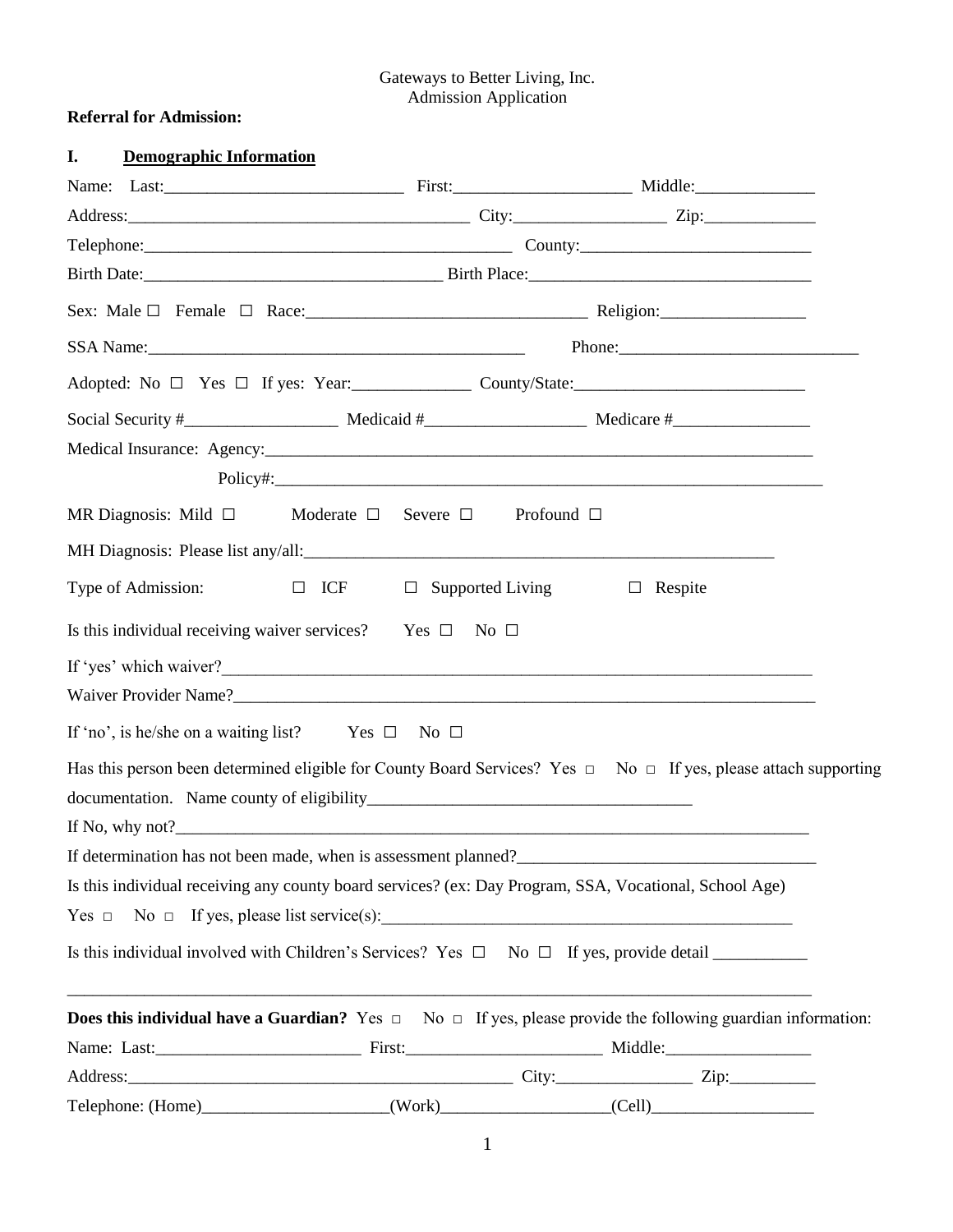|             |                                      |                                                                       | Guardianship #____________________________County Awarded:_______________________Date Established:_________                |  |
|-------------|--------------------------------------|-----------------------------------------------------------------------|---------------------------------------------------------------------------------------------------------------------------|--|
|             |                                      | Secondary address or person to contact if guardian cannot be reached. |                                                                                                                           |  |
|             |                                      |                                                                       |                                                                                                                           |  |
|             |                                      |                                                                       |                                                                                                                           |  |
|             |                                      |                                                                       | Telephone: (Home)______________________(Work)________________(Cell)______________                                         |  |
|             |                                      |                                                                       |                                                                                                                           |  |
| П.          | <b>Residential Placement History</b> |                                                                       |                                                                                                                           |  |
|             |                                      |                                                                       | Beginning with the individual's current residence, please provide the following information for each place the individual |  |
| has lived.  |                                      |                                                                       |                                                                                                                           |  |
| 1.          |                                      | Current Residence – From ___________________________ to current       |                                                                                                                           |  |
|             |                                      |                                                                       |                                                                                                                           |  |
|             |                                      |                                                                       |                                                                                                                           |  |
|             |                                      |                                                                       | City: $\frac{1}{2}$ Zip:                                                                                                  |  |
| Lives with: |                                      |                                                                       |                                                                                                                           |  |
|             | $\Box$ Alone                         |                                                                       | $\Box$ With Room/Housemates (how many)                                                                                    |  |
|             |                                      |                                                                       |                                                                                                                           |  |
|             |                                      |                                                                       |                                                                                                                           |  |
|             |                                      |                                                                       |                                                                                                                           |  |
|             |                                      |                                                                       |                                                                                                                           |  |
|             |                                      |                                                                       | What has changed and/or why is this option no longer possible for the applicant?                                          |  |
|             |                                      |                                                                       |                                                                                                                           |  |
|             |                                      |                                                                       |                                                                                                                           |  |
|             |                                      |                                                                       |                                                                                                                           |  |
|             |                                      |                                                                       |                                                                                                                           |  |
| Lives with: |                                      |                                                                       | □Family (List)<br><u>□Family</u> (List)                                                                                   |  |
|             | $\Box$ Alone                         |                                                                       | □With Room/Housemates (how many)<br><u>□With Room/Housemates</u> (how many)                                               |  |
|             |                                      |                                                                       | □DODD licensed facility (Name of Facility)<br>□                                                                           |  |
|             |                                      |                                                                       |                                                                                                                           |  |
|             |                                      |                                                                       |                                                                                                                           |  |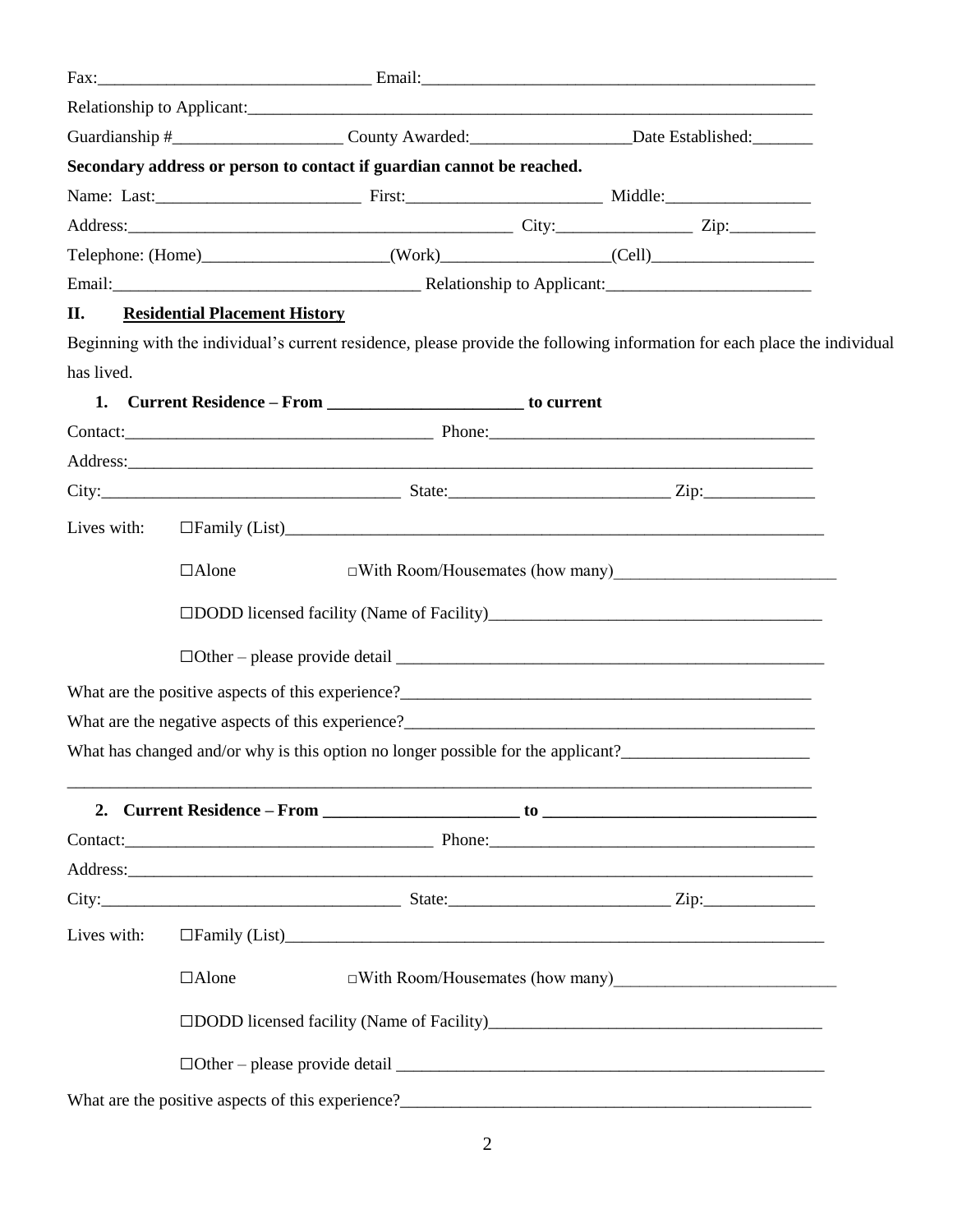What are the negative aspects of this experience? What has changed and/or why is this option no longer possible for the applicant? \_\_\_\_\_\_\_\_\_\_\_\_\_\_\_\_\_\_\_\_\_\_\_\_\_\_\_\_\_\_\_\_\_\_\_\_\_\_\_\_\_\_\_\_\_\_\_\_\_\_\_\_\_\_\_\_\_\_\_\_\_\_\_\_\_\_\_\_\_\_\_\_\_\_\_\_\_\_\_\_\_\_\_\_\_\_\_ **3. Current Residence – From \_\_\_\_\_\_\_\_\_\_\_\_\_\_\_\_\_\_\_\_\_\_\_ to current** Contact:\_\_\_\_\_\_\_\_\_\_\_\_\_\_\_\_\_\_\_\_\_\_\_\_\_\_\_\_\_\_\_\_\_\_\_\_ Phone:\_\_\_\_\_\_\_\_\_\_\_\_\_\_\_\_\_\_\_\_\_\_\_\_\_\_\_\_\_\_\_\_\_\_\_\_\_\_ Address:  $City:$   $\qquad \qquad \qquad$   $\qquad \qquad$   $\qquad \qquad$   $State:$   $\qquad \qquad$   $\qquad \qquad$   $\qquad \qquad$   $\qquad \qquad$   $\qquad \qquad$   $\qquad \qquad$   $\qquad \qquad$   $\qquad \qquad$   $\qquad \qquad$   $\qquad \qquad$   $\qquad \qquad$   $\qquad \qquad$   $\qquad \qquad$   $\qquad \qquad$   $\qquad \qquad$   $\qquad \qquad$   $\qquad \qquad$   $\qquad \qquad$   $\qquad \qquad$   $\qquad \qquad$ Lives with:  $\square$  Family (List) □Alone □With Room/Housemates (how many)  $\Box$ DODD licensed facility (Name of Facility)  $\Box$  Other – please provide detail What are the positive aspects of this experience?\_\_\_\_\_\_\_\_\_\_\_\_\_\_\_\_\_\_\_\_\_\_\_\_\_\_\_\_\_\_\_\_\_\_\_\_\_\_\_\_\_\_\_\_\_\_\_\_ What are the negative aspects of this experience?\_\_\_\_\_\_\_\_\_\_\_\_\_\_\_\_\_\_\_\_\_\_\_\_\_\_\_\_\_\_\_\_\_\_\_\_\_\_\_\_\_\_\_\_\_\_\_\_ What has changed and/or why is this option no longer possible for the applicant?\_\_\_\_\_\_\_\_\_\_\_\_\_\_\_\_\_\_\_\_\_\_ \_\_\_\_\_\_\_\_\_\_\_\_\_\_\_\_\_\_\_\_\_\_\_\_\_\_\_\_\_\_\_\_\_\_\_\_\_\_\_\_\_\_\_\_\_\_\_\_\_\_\_\_\_\_\_\_\_\_\_\_\_\_\_\_\_\_\_\_\_\_\_\_\_\_\_\_\_\_\_\_\_\_\_\_\_\_\_ **III. Medical Information** Current Height\_\_\_\_\_\_\_\_\_\_\_\_\_\_\_\_\_\_ Weight\_\_\_\_\_\_\_\_\_\_\_\_\_\_ Ambulatory: Yes □ No □ Food allergies Medication allergies Non-food allergies List any **major injuries and/or illnesses** – include date(s)\_\_\_\_\_\_\_\_\_\_\_\_\_\_\_\_\_\_\_\_\_\_\_\_\_\_\_\_\_\_\_\_\_\_\_\_\_\_\_\_ \_\_\_\_\_\_\_\_\_\_\_\_\_\_\_\_\_\_\_\_\_\_\_\_\_\_\_\_\_\_\_\_\_\_\_\_\_\_\_\_\_\_\_\_\_\_\_\_\_\_\_\_\_\_\_\_\_\_\_\_\_\_\_\_\_\_\_\_\_\_\_\_\_\_\_\_\_\_\_\_\_\_\_\_\_\_\_ Does the applicant have seizures?\_\_\_\_\_\_\_\_\_ If yes, please describe\_\_\_\_\_\_\_\_\_\_\_\_\_\_\_\_\_\_\_\_\_\_\_\_\_\_\_\_\_\_\_\_ Are seizures associated with any condition? If yes, please list  $&$  provide any detail \_\_\_\_\_\_\_\_\_\_\_\_\_\_\_\_\_\_\_\_\_\_\_\_\_\_\_\_\_\_\_\_\_\_\_\_\_\_\_\_\_\_\_\_\_\_\_\_\_\_\_\_\_\_\_\_\_\_\_\_\_\_\_\_\_\_\_\_\_\_\_\_\_\_\_\_\_\_\_\_\_\_\_\_\_\_\_ List all **current medications,** dosage, frequency and related diagnosis. (Attach additional pages if necessary) \_\_\_\_\_\_\_\_\_\_\_\_\_\_\_\_\_\_\_\_\_\_\_\_\_\_\_\_\_\_\_\_\_\_\_\_\_\_\_\_\_\_\_\_\_\_\_\_\_\_\_\_\_\_\_\_\_\_\_\_\_\_\_\_\_\_\_\_\_\_\_\_\_\_\_\_\_\_\_\_\_\_\_\_\_\_\_\_\_\_\_\_\_\_\_\_\_\_ \_\_\_\_\_\_\_\_\_\_\_\_\_\_\_\_\_\_\_\_\_\_\_\_\_\_\_\_\_\_\_\_\_\_\_\_\_\_\_\_\_\_\_\_\_\_\_\_\_\_\_\_\_\_\_\_\_\_\_\_\_\_\_\_\_\_\_\_\_\_\_\_\_\_\_\_ List any **surgeries and/or hospitalizations** – provide dates and causes \_\_\_\_\_\_\_\_\_\_\_\_\_\_\_\_\_\_\_\_\_\_\_\_\_\_\_\_\_\_\_\_\_\_\_\_\_\_\_\_\_\_\_\_\_\_\_\_\_\_\_\_\_\_\_\_\_\_\_\_\_\_\_\_\_\_\_\_\_\_\_\_\_\_\_\_\_\_\_\_\_\_\_\_\_\_\_ Has the applicant had any **sexually transmitted disease?** \_\_\_\_\_ **If yes,** list when, treatment and physician

\_\_\_\_\_\_\_\_\_\_\_\_\_\_\_\_\_\_\_\_\_\_\_\_\_\_\_\_\_\_\_\_\_\_\_\_\_\_\_\_\_\_\_\_\_\_\_\_\_\_\_\_\_\_\_\_\_\_\_\_\_\_\_\_\_\_\_\_\_\_\_\_\_\_\_\_\_\_\_\_\_\_\_\_\_\_\_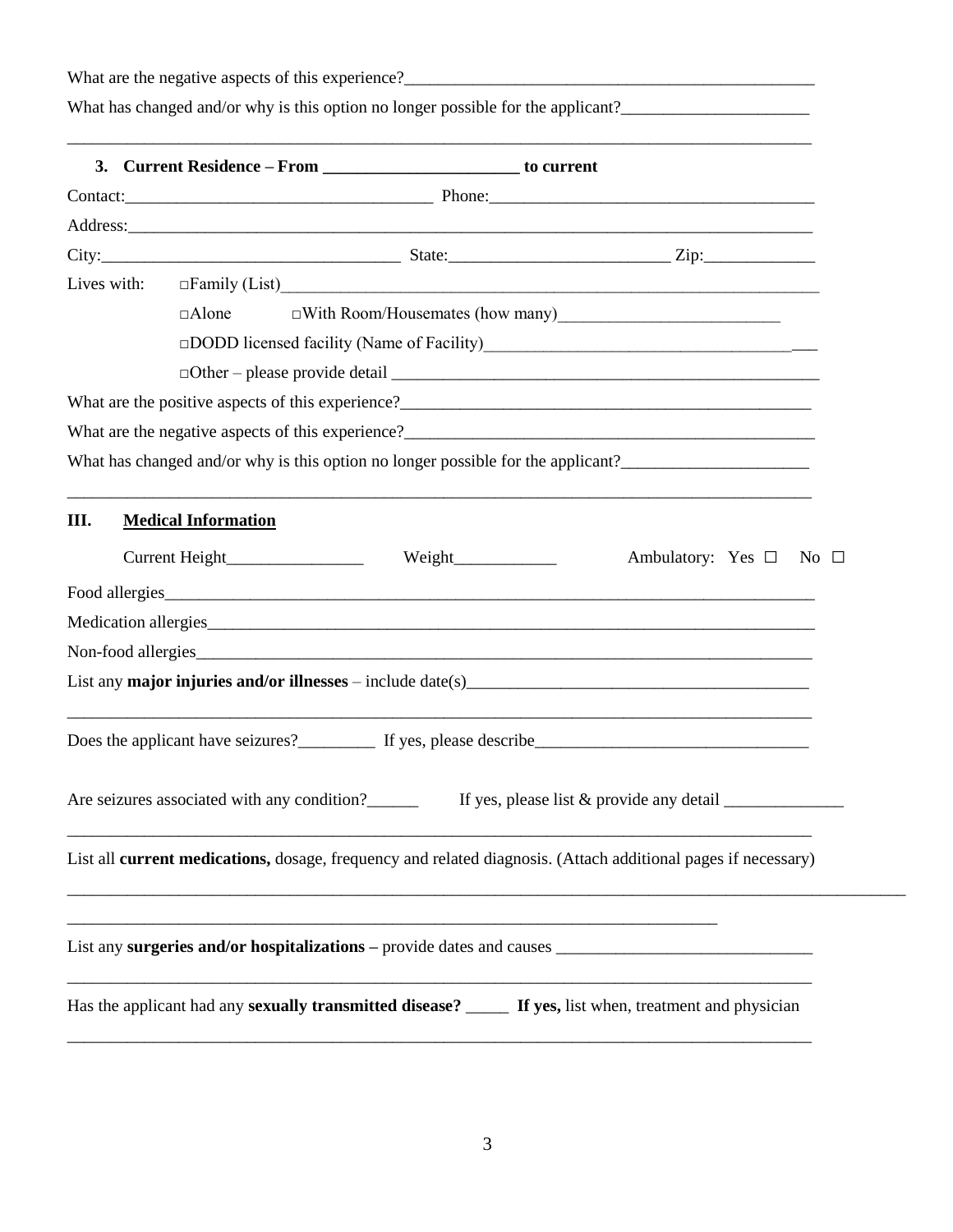List **dietary** needs/orders, include any specific likes/dislikes, allergies/sensitivities, calories or texture requirements \_\_\_\_\_\_\_\_\_\_\_\_\_\_\_\_\_\_\_\_\_\_\_\_\_\_\_\_\_\_\_\_\_\_\_\_\_\_\_\_\_\_\_\_\_\_\_\_\_\_\_\_\_\_\_\_\_\_\_\_\_\_\_\_\_\_\_\_\_\_\_\_\_\_\_\_\_ List any adaptive/assistive equipment Medical needs that require nursing care\_\_\_\_\_\_\_\_\_\_\_\_\_\_\_\_\_\_\_\_\_\_\_\_\_\_\_\_\_\_\_\_\_\_\_\_\_\_\_\_\_\_\_\_\_\_\_\_\_\_\_\_\_\_\_\_ 1. **Current Primary Physician**\_\_\_\_\_\_\_\_\_\_\_\_\_\_\_\_\_\_\_\_\_\_\_\_\_\_\_\_\_\_\_\_\_\_\_\_\_\_\_\_\_\_\_\_\_\_\_\_\_\_\_\_\_\_\_\_\_\_ Address: City\_\_\_\_\_\_\_\_\_\_\_\_\_\_\_\_\_\_\_\_\_\_\_\_\_\_\_\_\_\_ State:\_\_\_\_\_\_\_\_\_\_\_\_\_\_\_\_\_\_\_\_\_\_\_\_\_\_\_\_ Zip:\_\_\_\_\_\_\_\_\_\_ Telephone: Date last seen: 2. **Current Dentist**\_\_\_\_\_\_\_\_\_\_\_\_\_\_\_\_\_\_\_\_\_\_\_\_\_\_\_\_\_\_\_\_\_\_\_\_\_\_\_\_\_\_\_\_\_\_\_\_\_\_\_\_\_\_\_\_\_\_\_\_\_\_\_\_\_\_\_ Address:\_\_\_\_\_\_\_\_\_\_\_\_\_\_\_\_\_\_\_\_\_\_\_\_\_\_\_\_\_\_\_\_\_\_\_\_\_\_\_\_\_\_\_\_\_\_\_\_\_\_\_\_\_\_\_\_\_\_\_\_\_\_\_\_\_\_\_\_\_\_\_\_\_\_ City\_\_\_\_\_\_\_\_\_\_\_\_\_\_\_\_\_\_\_\_\_\_\_\_\_\_\_\_\_\_ State:\_\_\_\_\_\_\_\_\_\_\_\_\_\_\_\_\_\_\_\_\_\_\_\_\_\_\_\_ Zip:\_\_\_\_\_\_\_\_\_\_ Telephone: Date last seen: 3. **Current Psychologist**\_\_\_\_\_\_\_\_\_\_\_\_\_\_\_\_\_\_\_\_\_\_\_\_\_\_\_\_\_\_\_\_\_\_\_\_\_\_\_\_\_\_\_\_\_\_\_\_\_\_\_\_\_\_\_\_\_\_\_\_\_\_\_ Address:\_\_\_\_\_\_\_\_\_\_\_\_\_\_\_\_\_\_\_\_\_\_\_\_\_\_\_\_\_\_\_\_\_\_\_\_\_\_\_\_\_\_\_\_\_\_\_\_\_\_\_\_\_\_\_\_\_\_\_\_\_\_\_\_\_\_\_\_\_\_\_\_\_\_ City State: 2ip:  $\text{Telephone:}\qquad \qquad \blacksquare$ Date last seen: 4. **Other physicians (ex. Audiologist, Psychiatrist, Neurologist, etc.) List and provide name, address and phone number:**\_\_\_\_\_\_\_\_\_\_\_\_\_\_\_\_\_\_\_\_\_\_\_\_\_\_\_\_\_\_\_\_\_\_\_\_\_\_\_\_\_\_\_\_\_\_\_\_\_\_\_\_\_\_\_\_\_\_\_\_\_\_\_\_\_\_\_\_\_\_\_\_\_\_\_\_\_\_\_\_\_\_\_\_ \_\_\_\_\_\_\_\_\_\_\_\_\_\_\_\_\_\_\_\_\_\_\_\_\_\_\_\_\_\_\_\_\_\_\_\_\_\_\_\_\_\_\_\_\_\_\_\_\_\_\_\_\_\_\_\_\_\_\_\_\_\_\_\_\_\_\_\_\_\_ **Advanced Directives: DNR** Yes □ No □ **DNRCC:** Yes □ No □ If yes, attach documentation **Check if the applicant has had any of the following:** Pleurissy □ Diabetes □ Diphtheria □ Malaria □ Venereal Disease □ Meningitis □ Pneumonia □ Typhoid fever □ Scarlet Fever □ Rheumatic Fever □ Chicken Pox □ Hepatitis B □ Broken Bones □ **Immunization Record (Provide Dates)** DPT Polio\_\_\_\_\_ Flu\_\_\_\_\_ Pneumonia\_\_\_\_ Small Pox\_\_\_\_ Tetanus Booster\_\_\_\_ Measles\_\_\_\_\_ Mumps\_\_\_\_\_ Rubella\_\_\_\_\_\_ Chicken Pox\_\_\_\_\_ Hepatitis B Antibody\_\_\_\_ Hepatitis B vaccine (series of 4)\_\_\_\_\_\_\_\_\_\_\_\_\_\_\_\_\_\_\_\_\_\_\_\_\_\_\_\_\_\_\_\_\_\_\_\_ PPD\_\_\_\_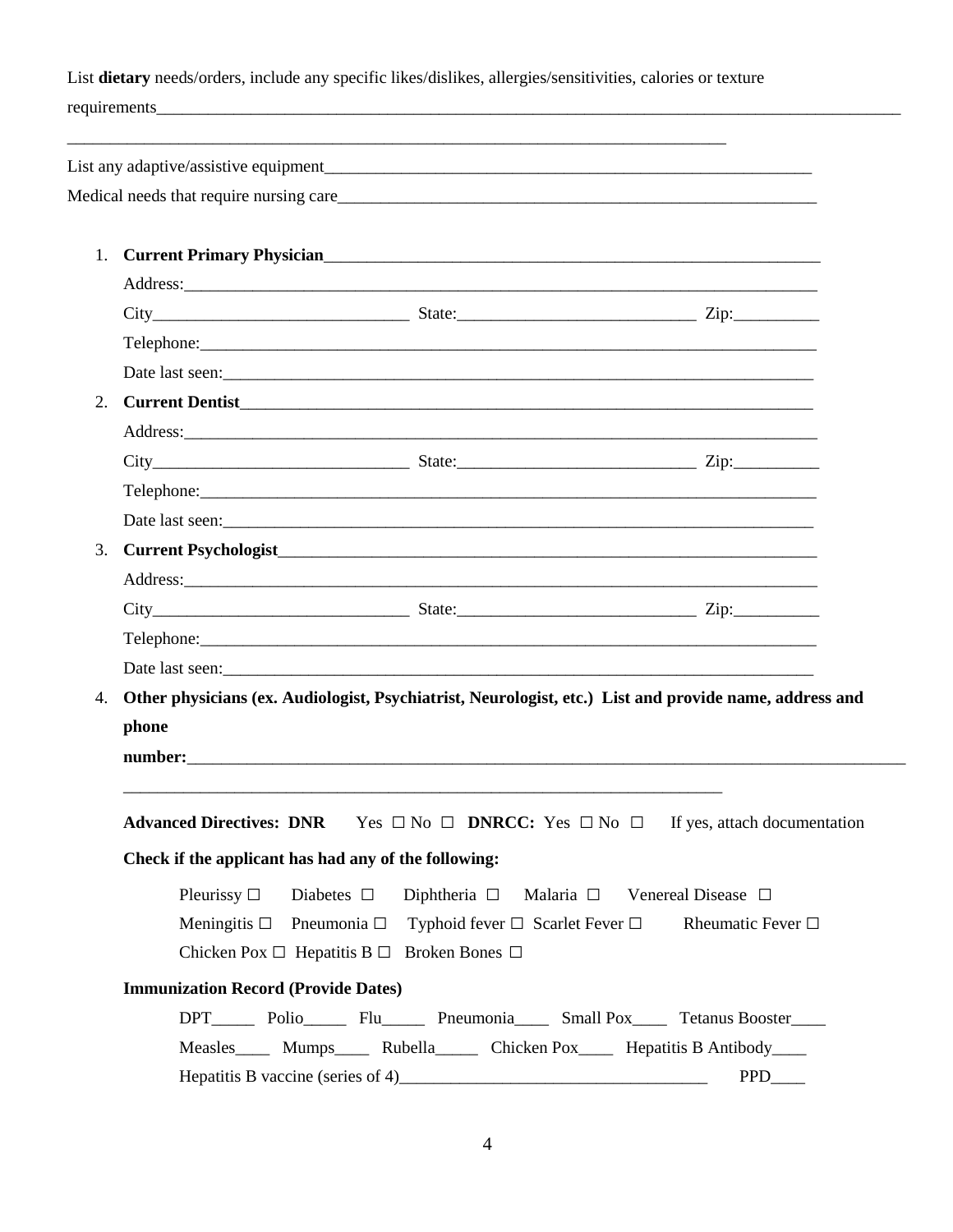#### IV. **Family Information**

| City: City: City: City: City: City: City: City: City: City: City: City: City: City: City: City: City: City: City: City: City: City: City: City: City: City: City: City: City: City: City: City: City: City: City: City: City:       |         |  |
|-------------------------------------------------------------------------------------------------------------------------------------------------------------------------------------------------------------------------------------|---------|--|
|                                                                                                                                                                                                                                     |         |  |
|                                                                                                                                                                                                                                     |         |  |
|                                                                                                                                                                                                                                     |         |  |
| Veteran: $No \Box$ Yes $\Box$ If Yes, Branch: Veteran # Dates Dates by Dates by Dates by $DoI$                                                                                                                                      |         |  |
|                                                                                                                                                                                                                                     |         |  |
| If deceased, date:                                                                                                                                                                                                                  |         |  |
| Involvement:                                                                                                                                                                                                                        |         |  |
|                                                                                                                                                                                                                                     |         |  |
| Address: and the contract of the contract of the contract of the contract of the contract of the contract of the contract of the contract of the contract of the contract of the contract of the contract of the contract of t      |         |  |
|                                                                                                                                                                                                                                     |         |  |
|                                                                                                                                                                                                                                     |         |  |
|                                                                                                                                                                                                                                     |         |  |
| Occupation: Contact Contact Contact Contact Contact Contact Contact Contact Contact Contact Contact Contact Contact Contact Contact Contact Contact Contact Contact Contact Contact Contact Contact Contact Contact Contact Co      |         |  |
| Veteran: $No \Box$ Yes $\Box$ If Yes, Branch: Veteran # Dates Dates both Dates both $\Box$ is the vector of $\Box$                                                                                                                  |         |  |
| Health: <u>Alexander Communication</u> Control of the Communication Communication Communication Communication Communication Communication Communication Communication Communication Communication Communication Communication Commu |         |  |
|                                                                                                                                                                                                                                     |         |  |
|                                                                                                                                                                                                                                     |         |  |
| Siblings/other involved family members                                                                                                                                                                                              |         |  |
|                                                                                                                                                                                                                                     |         |  |
|                                                                                                                                                                                                                                     | Middle: |  |
|                                                                                                                                                                                                                                     |         |  |
|                                                                                                                                                                                                                                     |         |  |
|                                                                                                                                                                                                                                     |         |  |
|                                                                                                                                                                                                                                     |         |  |
| Last: Middle: Middle: Middle: Middle: Middle: Middle: Middle: Middle: Middle: Middle: Middle: Middle: Middle: Middle: Middle: Middle: Middle: Middle: Middle: Middle: Middle: Middle: Middle: Middle: Middle: Middle: Middle:       |         |  |
| Address: Zip: Zip: Zip:                                                                                                                                                                                                             |         |  |
|                                                                                                                                                                                                                                     |         |  |
| Involvement:                                                                                                                                                                                                                        |         |  |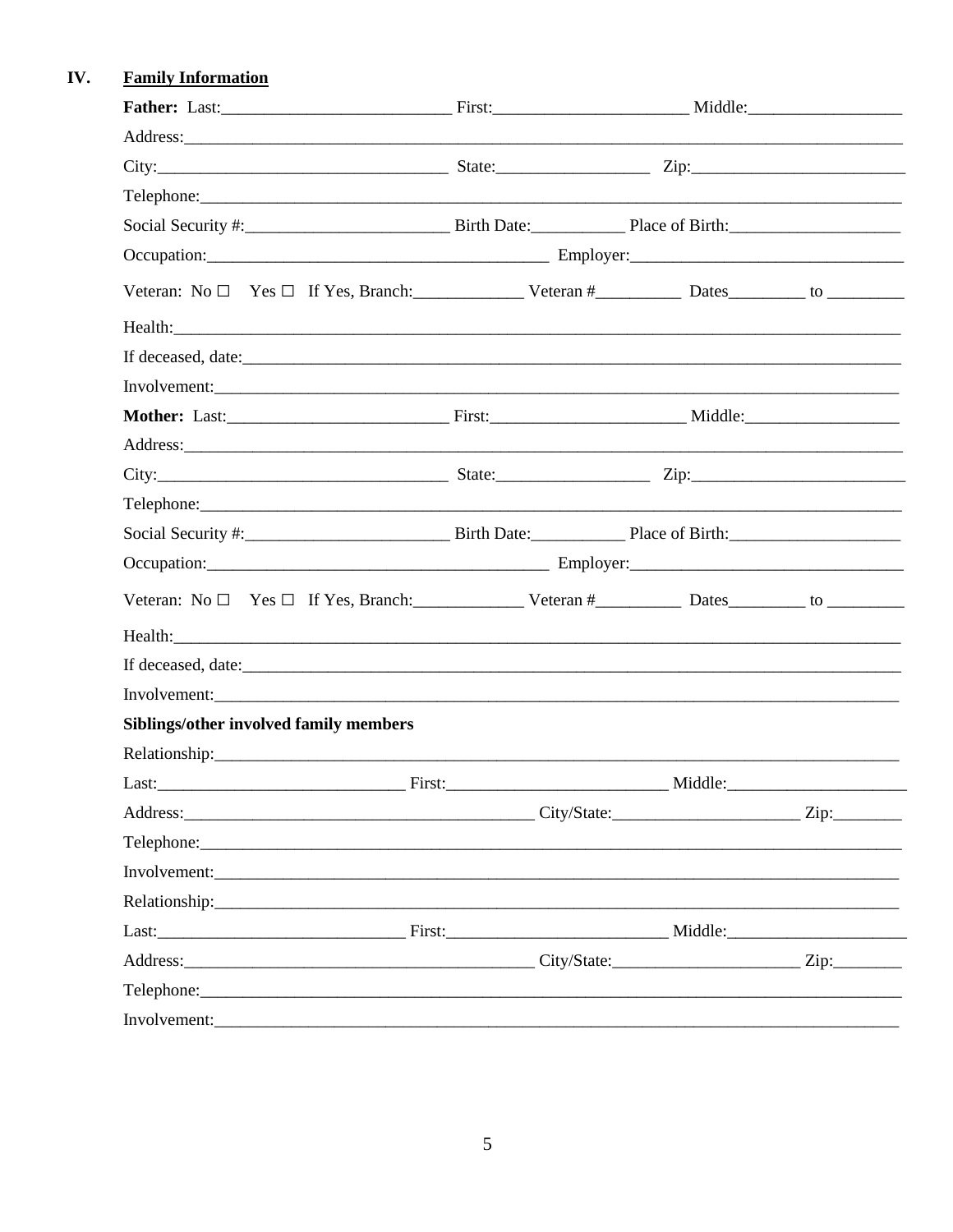**Family Medical History:** Check all that has affected parents, brothers, sisters, blood relatives

|                           | $\Box$ Cancer                                   | □ Anemia, Leukemia, Blood Disorder                                                                                    | □Heart Disease      |
|---------------------------|-------------------------------------------------|-----------------------------------------------------------------------------------------------------------------------|---------------------|
|                           | $\Box$ Tuberculosis                             | $\square$ Epilepsy                                                                                                    | □Muscular Dystrophy |
|                           | $\Box$ Multiple Sclerosis                       | □ Central Nervous System/Brain Tumor                                                                                  | $\Box$ Alcoholism   |
|                           | $\Box$ Rheumatoid Arthritis                     | $\Box$ Kidney or Bright Disease                                                                                       | $\Box$ Meningitis   |
|                           | $\Box$ Gout                                     | $\Box$ Parkinsonism                                                                                                   | $\Box$ Drug Abuse   |
|                           | $\Box$ Mental Health Disorders                  |                                                                                                                       |                     |
|                           | <b>Financial Information:</b>                   |                                                                                                                       |                     |
|                           |                                                 |                                                                                                                       |                     |
|                           |                                                 |                                                                                                                       |                     |
|                           |                                                 |                                                                                                                       |                     |
|                           |                                                 |                                                                                                                       |                     |
|                           |                                                 |                                                                                                                       |                     |
|                           |                                                 |                                                                                                                       |                     |
|                           |                                                 |                                                                                                                       |                     |
| <b>Payee Information:</b> |                                                 |                                                                                                                       |                     |
|                           | If admitted would you approve Gateways as payee | $\Box$ Yes<br>$\Box$ No                                                                                               |                     |
|                           |                                                 |                                                                                                                       |                     |
|                           |                                                 |                                                                                                                       |                     |
|                           |                                                 |                                                                                                                       |                     |
|                           | <b>Insurance Coverage:</b>                      |                                                                                                                       |                     |
|                           |                                                 |                                                                                                                       |                     |
|                           |                                                 |                                                                                                                       |                     |
|                           |                                                 |                                                                                                                       |                     |
|                           | Accident/disability Company:                    |                                                                                                                       | Policy #:           |
|                           |                                                 | Pre-Arranged Burial Plans: Where is the burial document located? (Please provide a copy upon admit)                   |                     |
|                           |                                                 |                                                                                                                       |                     |
|                           |                                                 |                                                                                                                       |                     |
|                           |                                                 |                                                                                                                       |                     |
|                           |                                                 | <b>Education:</b> List schools currently attending or attended (include district or city). List dates and indicate if |                     |
| VI.                       |                                                 | regular or special classes. List the current or most previously-attended school first.                                |                     |
|                           |                                                 |                                                                                                                       |                     |
|                           |                                                 |                                                                                                                       |                     |
| VII.                      |                                                 | Employment and/or Day Programming: List all work experience. Include dates and whether sheltered or                   |                     |
|                           |                                                 | competitive. List the current employer first and provide the name and phone number of someone to contact.             |                     |
|                           |                                                 |                                                                                                                       |                     |
|                           |                                                 |                                                                                                                       |                     |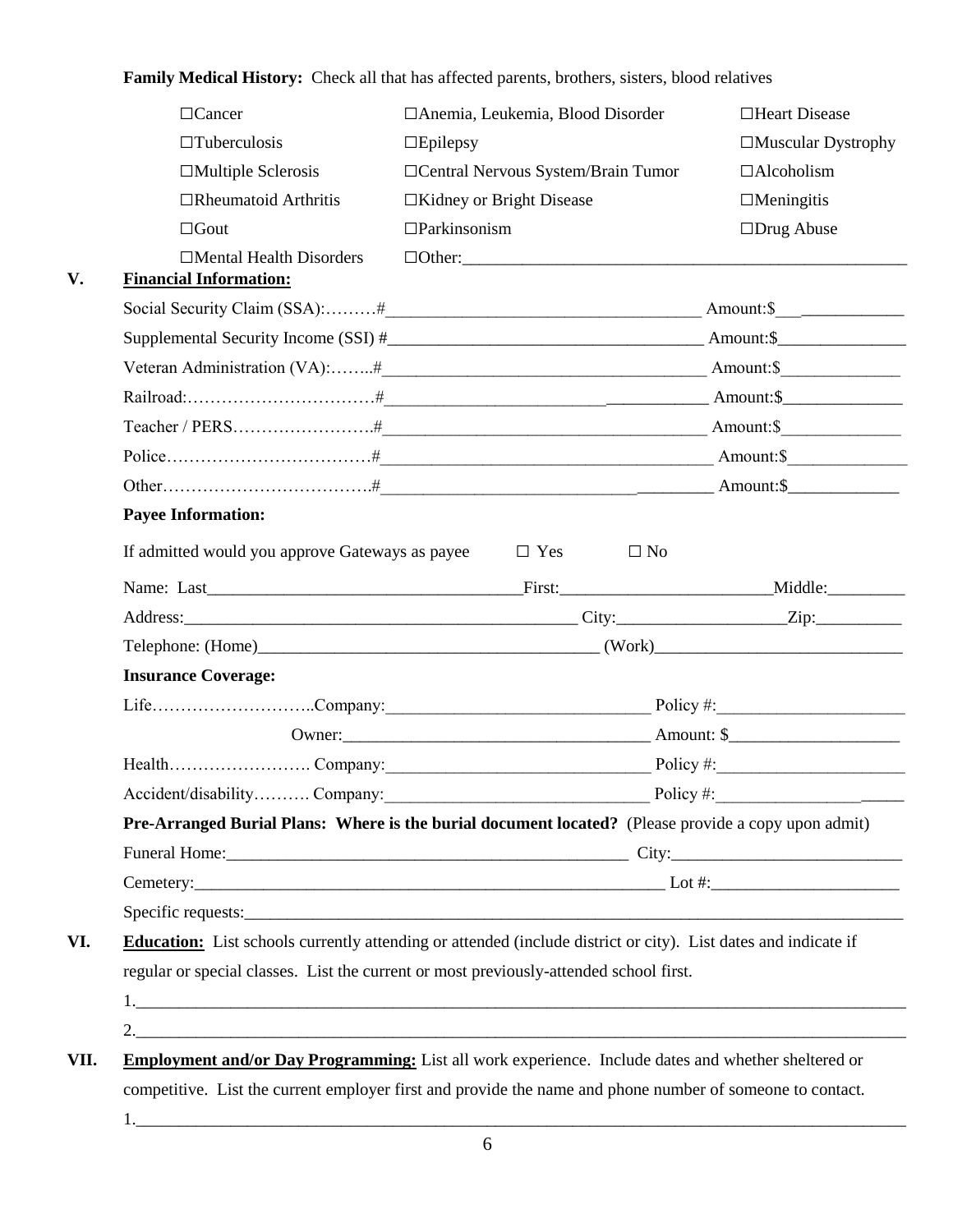| 3.                                                                                                                                                                                                                             |
|--------------------------------------------------------------------------------------------------------------------------------------------------------------------------------------------------------------------------------|
| Would you be interested in learning more about Gateways Industries? $\Box$ Yes<br>$\Box$ No                                                                                                                                    |
| Behavior/Emotional: - Describe the applicant's relationships with:                                                                                                                                                             |
|                                                                                                                                                                                                                                |
|                                                                                                                                                                                                                                |
| Siblings:                                                                                                                                                                                                                      |
|                                                                                                                                                                                                                                |
| Peers: New York Contract the Contract of the Contract of the Contract of the Contract of the Contract of the Contract of the Contract of the Contract of the Contract of the Contract of the Contract of the Contract of the C |
|                                                                                                                                                                                                                                |
| Describe anything that interferes with the applicant's <b>social/occupational functioning</b> (ex. Behaviors,                                                                                                                  |
| communication, physical limitations)                                                                                                                                                                                           |
|                                                                                                                                                                                                                                |
| Describe any problems/concerns related to smoking, drug or alcohol use, agitation, aggression, self injury,                                                                                                                    |
|                                                                                                                                                                                                                                |
| List any current or pending criminal and/or court hearings/judgements.                                                                                                                                                         |
|                                                                                                                                                                                                                                |
| Current Behavior issues:                                                                                                                                                                                                       |
| Behavior plan: $\Box$ Yes $\Box$ No Attach current plan                                                                                                                                                                        |
| Safety:                                                                                                                                                                                                                        |
| Is this individual an elopement risk? $\Box$ Yes $\Box$ No If yes, provide details/examples                                                                                                                                    |
|                                                                                                                                                                                                                                |
|                                                                                                                                                                                                                                |
| Does this individual pose a safety risk to him/herself or others? $\Box$ Yes $\Box$ No If yes, please provide details<br>Identify how the person may be vulnerable in the community without supervision.                       |
|                                                                                                                                                                                                                                |